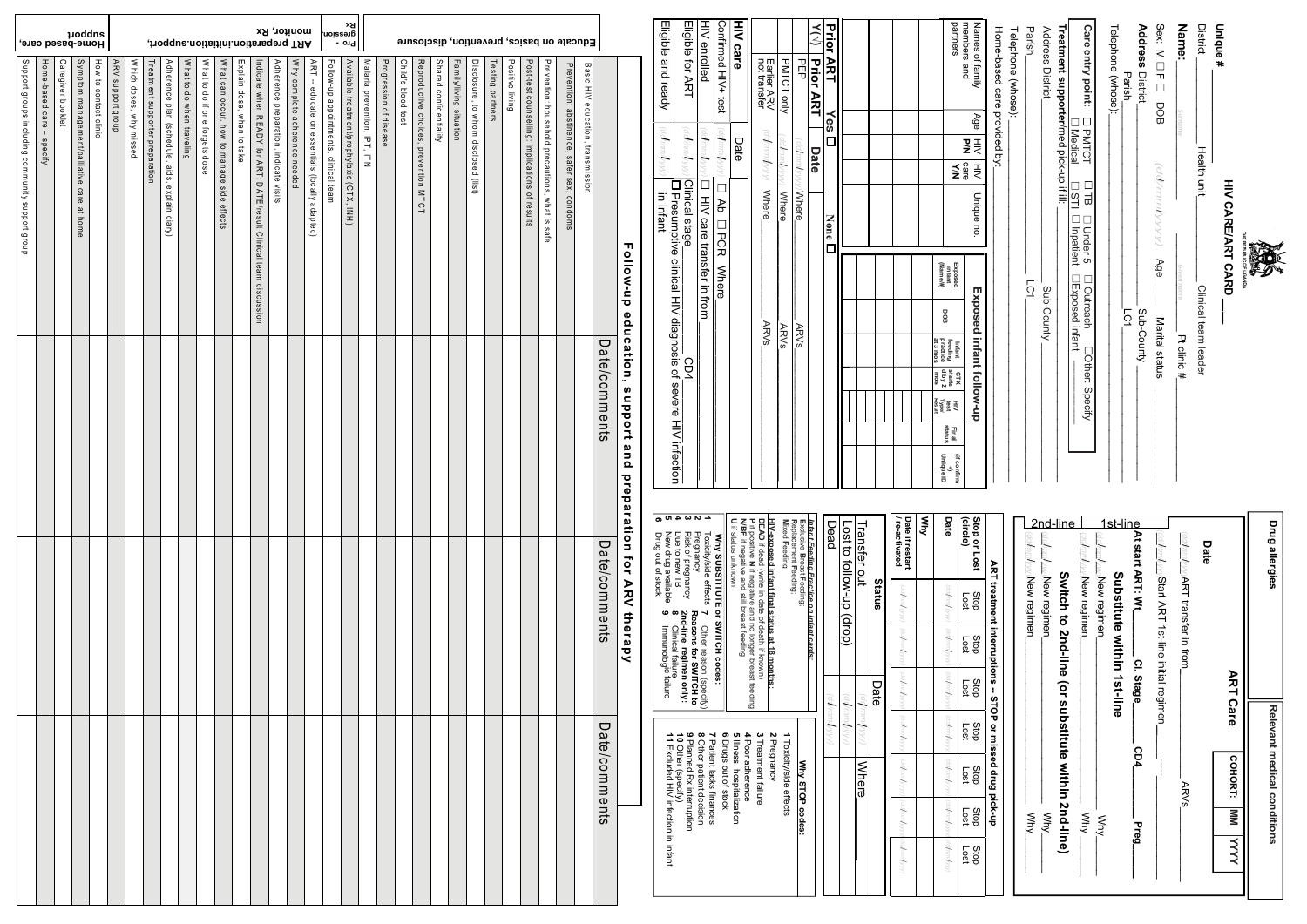|                                                                                  | Unique $\#$                                                            |                                                                                                                                                                                                                                                                                                                                                           |                                                    |                                                                             |                                               | <b>HIV CARE/ART CARD</b>                                                                                                                                                                                                   |                                                                                            |                                   |                                 |                                                                                                                                                                                                                          | <b>Name</b> |                                                                                                 |                |     |                                                   |                                                                                                                 |                                                                                                                                         |                                                                                                                                                                                                  |                                                                |
|----------------------------------------------------------------------------------|------------------------------------------------------------------------|-----------------------------------------------------------------------------------------------------------------------------------------------------------------------------------------------------------------------------------------------------------------------------------------------------------------------------------------------------------|----------------------------------------------------|-----------------------------------------------------------------------------|-----------------------------------------------|----------------------------------------------------------------------------------------------------------------------------------------------------------------------------------------------------------------------------|--------------------------------------------------------------------------------------------|-----------------------------------|---------------------------------|--------------------------------------------------------------------------------------------------------------------------------------------------------------------------------------------------------------------------|-------------|-------------------------------------------------------------------------------------------------|----------------|-----|---------------------------------------------------|-----------------------------------------------------------------------------------------------------------------|-----------------------------------------------------------------------------------------------------------------------------------------|--------------------------------------------------------------------------------------------------------------------------------------------------------------------------------------------------|----------------------------------------------------------------|
| <b>Date</b><br>Check if<br>scheduled.<br>Write in<br>alternate<br>pick-up if ill | Follow-<br>up<br>date                                                  | Duration in<br>months since first<br>starting ART/<br>since starting<br>current regimen                                                                                                                                                                                                                                                                   | Wt                                                 | Pregnant<br>EDD?PM<br>TCT?<br>Write<br>gestation<br>in weeks<br>and<br>ANC# | TB<br>status                                  | Potential<br>SIDE<br><b>EFFECTS</b>                                                                                                                                                                                        | New OI,<br>Other<br><b>PROBLEM</b><br>S<br>If child,<br>include<br>nutritional<br>problems | Function                          | <b>WHO</b><br>clinical<br>stage | <b>CPT</b>                                                                                                                                                                                                               | <b>INH</b>  | Other meds<br>dispensed<br>(including<br>nutritional<br>supplements)                            |                |     | <b>ARV drugs</b><br>(incl. prophylaxis)           |                                                                                                                 | Investigations                                                                                                                          | Refer or<br>consult or<br>link/provide<br>(including<br>nutritional support<br>and infantfeeding)                                                                                                | Name of attending<br>clinician                                 |
|                                                                                  |                                                                        |                                                                                                                                                                                                                                                                                                                                                           | Ht                                                 | FP/no FP<br>If FP write<br>method(s)                                        | If TB Rx,<br>start /stop<br>date<br>(mm/yyyy) |                                                                                                                                                                                                                            |                                                                                            | Work/Playing<br>Amb<br><b>Bed</b> |                                 | Adhere<br>Dose/# of<br>days<br>Prescribed                                                                                                                                                                                | # pills     |                                                                                                 |                |     |                                                   |                                                                                                                 |                                                                                                                                         | If hospitalized,<br># of days                                                                                                                                                                    |                                                                |
|                                                                                  |                                                                        |                                                                                                                                                                                                                                                                                                                                                           | f child<br>$(0-5yrs)$<br>record<br>$+/-$<br>oedema | If child<br>record<br><b>MUAC</b><br>Write age<br>in months<br>if ≤5 yrs    | and District<br>TB reg #                      |                                                                                                                                                                                                                            |                                                                                            |                                   |                                 |                                                                                                                                                                                                                          | dispensed   |                                                                                                 | Adhere/<br>Why |     | Regimen<br>Dose/# of<br>days<br>dispensed         | CD <sub>4</sub><br>If $<$ 5.<br>record<br>CD4% +/-<br>severe                                                    | Hgb, RPR,<br>CXR, TB<br>sputums,<br>Infant<br>Ab/PCR,<br>other                                                                          |                                                                                                                                                                                                  |                                                                |
| $\Box$                                                                           |                                                                        |                                                                                                                                                                                                                                                                                                                                                           | Wt<br>Ht                                           |                                                                             | TB Status<br>mm/yy                            |                                                                                                                                                                                                                            |                                                                                            |                                   |                                 |                                                                                                                                                                                                                          |             |                                                                                                 | ADHI           | Whv | <b>REGIMEN</b><br><b>DOSE</b>                     |                                                                                                                 |                                                                                                                                         |                                                                                                                                                                                                  |                                                                |
| $\Box$                                                                           |                                                                        |                                                                                                                                                                                                                                                                                                                                                           | edema<br>Wt<br>Ht                                  |                                                                             | Reg No.<br>TB Status<br>mm/yy                 |                                                                                                                                                                                                                            |                                                                                            |                                   |                                 |                                                                                                                                                                                                                          |             |                                                                                                 | ADH i          | Why | lo. of Day<br><b>REGIMEN</b><br><b>DOSE</b>       |                                                                                                                 |                                                                                                                                         |                                                                                                                                                                                                  |                                                                |
| $\Box$                                                                           |                                                                        |                                                                                                                                                                                                                                                                                                                                                           | edema<br>Wt                                        |                                                                             | Reg No.<br><b>TB Status</b>                   |                                                                                                                                                                                                                            |                                                                                            |                                   |                                 |                                                                                                                                                                                                                          |             |                                                                                                 |                |     | lo. of Day<br><b>REGIMEN</b>                      |                                                                                                                 |                                                                                                                                         |                                                                                                                                                                                                  |                                                                |
|                                                                                  |                                                                        |                                                                                                                                                                                                                                                                                                                                                           | Ht<br>edema                                        |                                                                             | mm/yy<br>Reg No.                              |                                                                                                                                                                                                                            |                                                                                            |                                   |                                 |                                                                                                                                                                                                                          |             |                                                                                                 | ADH Why        |     | <b>DOSE</b><br>lo. of Day<br><b>REGIMEN</b>       |                                                                                                                 |                                                                                                                                         |                                                                                                                                                                                                  |                                                                |
| $\Box$                                                                           |                                                                        |                                                                                                                                                                                                                                                                                                                                                           | Wt<br>Ht<br>edema                                  |                                                                             | <b>TB Status</b><br>mm/yy<br>Reg No.          |                                                                                                                                                                                                                            |                                                                                            |                                   |                                 |                                                                                                                                                                                                                          |             |                                                                                                 | ADH            | Why | <b>DOSE</b><br>lo. of Day                         |                                                                                                                 |                                                                                                                                         |                                                                                                                                                                                                  |                                                                |
| $\Box$                                                                           |                                                                        |                                                                                                                                                                                                                                                                                                                                                           | Wt<br>Ht                                           |                                                                             | <b>TB Status</b><br>mm/yy                     |                                                                                                                                                                                                                            |                                                                                            |                                   |                                 |                                                                                                                                                                                                                          |             |                                                                                                 | <b>ADH</b> Why |     | <b>REGIMEN</b><br><b>DOSE</b>                     |                                                                                                                 |                                                                                                                                         |                                                                                                                                                                                                  |                                                                |
| $\Box$                                                                           |                                                                        |                                                                                                                                                                                                                                                                                                                                                           | edema<br>Wt<br>Ht                                  |                                                                             | Reg No.<br><b>TB Status</b><br>mm/yy          |                                                                                                                                                                                                                            |                                                                                            |                                   |                                 |                                                                                                                                                                                                                          |             |                                                                                                 | ADH Why        |     | lo. of Day<br><b>REGIMEN</b><br>DOSE              |                                                                                                                 |                                                                                                                                         |                                                                                                                                                                                                  |                                                                |
| $\Box$                                                                           |                                                                        |                                                                                                                                                                                                                                                                                                                                                           | edema<br>Wt                                        |                                                                             | Reg No.<br>TB Status                          |                                                                                                                                                                                                                            |                                                                                            |                                   |                                 |                                                                                                                                                                                                                          |             |                                                                                                 |                |     | lo. of Day<br><b>REGIMEN</b>                      |                                                                                                                 |                                                                                                                                         |                                                                                                                                                                                                  |                                                                |
| $\Box$                                                                           |                                                                        |                                                                                                                                                                                                                                                                                                                                                           | Ht<br>edema<br>Wt                                  |                                                                             | mm/yy<br>Reg No.<br><b>TB Status</b>          |                                                                                                                                                                                                                            |                                                                                            |                                   |                                 |                                                                                                                                                                                                                          |             |                                                                                                 | ADH Why        |     | <b>DOSE</b><br>lo. of Day<br><b>REGIMEN</b>       |                                                                                                                 |                                                                                                                                         |                                                                                                                                                                                                  |                                                                |
|                                                                                  |                                                                        |                                                                                                                                                                                                                                                                                                                                                           | Ht<br>edema                                        |                                                                             | mm/yy<br>Reg No.                              |                                                                                                                                                                                                                            |                                                                                            |                                   |                                 |                                                                                                                                                                                                                          |             |                                                                                                 |                |     | ADH Why DOSE<br>No. of Day                        |                                                                                                                 |                                                                                                                                         |                                                                                                                                                                                                  |                                                                |
| $\Box$                                                                           |                                                                        |                                                                                                                                                                                                                                                                                                                                                           | Wt<br>Ht<br>edema                                  |                                                                             | <b>TB Status</b><br>mm/yy<br>Reg No.          |                                                                                                                                                                                                                            |                                                                                            |                                   |                                 |                                                                                                                                                                                                                          |             |                                                                                                 | ADH Why        |     | <b>REGIMEN</b><br>DOSE<br>No. of Days             |                                                                                                                 |                                                                                                                                         |                                                                                                                                                                                                  |                                                                |
| $\Box$                                                                           |                                                                        |                                                                                                                                                                                                                                                                                                                                                           | Wt<br>Ht                                           |                                                                             | <b>TB Status</b><br>mm/yy                     |                                                                                                                                                                                                                            |                                                                                            |                                   |                                 |                                                                                                                                                                                                                          |             |                                                                                                 | ADH Why        |     | REGIMEN<br>DOSE<br>No. of Day                     |                                                                                                                 |                                                                                                                                         |                                                                                                                                                                                                  |                                                                |
| $\Box$                                                                           |                                                                        |                                                                                                                                                                                                                                                                                                                                                           | edema<br>Wt<br>Ht                                  |                                                                             | Reg No.<br><b>TB Status</b><br>mm/yy          |                                                                                                                                                                                                                            |                                                                                            |                                   |                                 |                                                                                                                                                                                                                          |             |                                                                                                 | ADH Why        |     | REGIMEN<br>DOSE                                   |                                                                                                                 |                                                                                                                                         |                                                                                                                                                                                                  |                                                                |
| $\Box$                                                                           |                                                                        |                                                                                                                                                                                                                                                                                                                                                           | edema<br>Wt<br>Ht                                  |                                                                             | Reg No.<br><b>TB Status</b><br>mm/yy          |                                                                                                                                                                                                                            |                                                                                            |                                   |                                 |                                                                                                                                                                                                                          |             |                                                                                                 | ADH Why        |     | No. of Day<br>REGIMEN<br>DOSE                     |                                                                                                                 |                                                                                                                                         |                                                                                                                                                                                                  |                                                                |
| $\Box$                                                                           |                                                                        |                                                                                                                                                                                                                                                                                                                                                           | edema<br>Wt                                        |                                                                             | Reg No.<br><b>TB Status</b>                   |                                                                                                                                                                                                                            |                                                                                            |                                   |                                 |                                                                                                                                                                                                                          |             |                                                                                                 |                |     | Vo. of Day<br>REGIMEN                             |                                                                                                                 |                                                                                                                                         |                                                                                                                                                                                                  |                                                                |
| $\Box$                                                                           |                                                                        |                                                                                                                                                                                                                                                                                                                                                           | Ht<br>edema<br>Wt                                  |                                                                             | mm/yy<br>Reg No.<br><b>TB Status</b>          |                                                                                                                                                                                                                            |                                                                                            |                                   |                                 |                                                                                                                                                                                                                          |             |                                                                                                 | ADH Why        |     | DOSE<br>No. of Day<br>REGIMEN                     |                                                                                                                 |                                                                                                                                         |                                                                                                                                                                                                  |                                                                |
|                                                                                  |                                                                        |                                                                                                                                                                                                                                                                                                                                                           | Ht<br>edema                                        |                                                                             | mm/yy<br>Reg No.                              |                                                                                                                                                                                                                            |                                                                                            |                                   |                                 |                                                                                                                                                                                                                          |             |                                                                                                 | ADH Why        |     | DOSE<br>No. of Day                                |                                                                                                                 |                                                                                                                                         |                                                                                                                                                                                                  |                                                                |
| $\Box$                                                                           |                                                                        |                                                                                                                                                                                                                                                                                                                                                           | Wt<br>Ht<br>edema                                  |                                                                             | <b>TB Status</b><br>mm/yy<br>Reg No.          |                                                                                                                                                                                                                            |                                                                                            |                                   |                                 |                                                                                                                                                                                                                          |             |                                                                                                 |                |     | REGIMEN<br>ADH Why DOSE<br>No. of Day             |                                                                                                                 |                                                                                                                                         |                                                                                                                                                                                                  |                                                                |
| $\Box$                                                                           |                                                                        |                                                                                                                                                                                                                                                                                                                                                           | Wt<br>Ht                                           |                                                                             | <b>TB Status</b><br>mm/yy                     |                                                                                                                                                                                                                            |                                                                                            |                                   |                                 |                                                                                                                                                                                                                          |             |                                                                                                 | ADH Why        |     | REGIMEN<br>DOSE                                   |                                                                                                                 |                                                                                                                                         |                                                                                                                                                                                                  |                                                                |
| $\Box$                                                                           |                                                                        |                                                                                                                                                                                                                                                                                                                                                           | edema<br>Wt<br>Ht                                  |                                                                             | Reg No.<br><b>TB Status</b><br>mm/yy          |                                                                                                                                                                                                                            |                                                                                            |                                   |                                 |                                                                                                                                                                                                                          |             |                                                                                                 | ADH Why        |     | No. of Day<br>REGIMEN<br>DOSE                     |                                                                                                                 |                                                                                                                                         |                                                                                                                                                                                                  |                                                                |
| $\Box$                                                                           |                                                                        |                                                                                                                                                                                                                                                                                                                                                           | edema<br>Wt                                        |                                                                             | Reg No.<br><b>TB Status</b>                   |                                                                                                                                                                                                                            |                                                                                            |                                   |                                 |                                                                                                                                                                                                                          |             |                                                                                                 |                |     | No. of Day<br>REGIMEN                             |                                                                                                                 |                                                                                                                                         |                                                                                                                                                                                                  |                                                                |
|                                                                                  |                                                                        |                                                                                                                                                                                                                                                                                                                                                           | Ht<br>edema<br>Wt                                  |                                                                             | mm/yy<br>Reg No.<br><b>TB Status</b>          |                                                                                                                                                                                                                            |                                                                                            |                                   |                                 |                                                                                                                                                                                                                          |             |                                                                                                 | ADH Why        |     | DOSE<br>No. of Day<br><b>REGIMEN</b>              |                                                                                                                 |                                                                                                                                         |                                                                                                                                                                                                  |                                                                |
| $\Box$                                                                           |                                                                        |                                                                                                                                                                                                                                                                                                                                                           | Ht<br>edema                                        |                                                                             | mm/yy<br>Reg No.                              |                                                                                                                                                                                                                            |                                                                                            |                                   |                                 |                                                                                                                                                                                                                          |             |                                                                                                 | ADH Why        |     | DOSE<br>No. of Day                                |                                                                                                                 |                                                                                                                                         |                                                                                                                                                                                                  |                                                                |
| $\Box$                                                                           |                                                                        |                                                                                                                                                                                                                                                                                                                                                           | Wt<br>Ht<br>edema                                  |                                                                             | <b>TB Status</b><br>mm/yy<br>Reg No.          |                                                                                                                                                                                                                            |                                                                                            |                                   |                                 |                                                                                                                                                                                                                          |             |                                                                                                 | ADH Why        |     | <b>REGIMEN</b><br>DOSE<br>No. of Day              |                                                                                                                 |                                                                                                                                         |                                                                                                                                                                                                  |                                                                |
| $\Box$                                                                           |                                                                        |                                                                                                                                                                                                                                                                                                                                                           | Wt<br>Ht                                           |                                                                             | <b>TB Status</b><br>mm/yy<br>$-1.11$          |                                                                                                                                                                                                                            |                                                                                            |                                   |                                 |                                                                                                                                                                                                                          |             |                                                                                                 |                |     | <b>REGIMEN</b><br>ADH Why DOSE                    |                                                                                                                 |                                                                                                                                         |                                                                                                                                                                                                  |                                                                |
| П                                                                                |                                                                        |                                                                                                                                                                                                                                                                                                                                                           | Wt<br>Ht                                           |                                                                             | seg ino.<br>TB Statu:<br>mm/yy                |                                                                                                                                                                                                                            |                                                                                            |                                   |                                 |                                                                                                                                                                                                                          |             |                                                                                                 | <b>ADH</b> Why |     | ). of Day<br><b>REGIMEN</b><br>DOSE               |                                                                                                                 |                                                                                                                                         |                                                                                                                                                                                                  |                                                                |
| $\Box$                                                                           |                                                                        |                                                                                                                                                                                                                                                                                                                                                           | edem<br>Wt                                         |                                                                             | Reg No.<br>TB Statu                           |                                                                                                                                                                                                                            |                                                                                            |                                   |                                 |                                                                                                                                                                                                                          |             |                                                                                                 |                |     | lo. of Day<br><b>REGIMEN</b>                      |                                                                                                                 |                                                                                                                                         |                                                                                                                                                                                                  |                                                                |
|                                                                                  |                                                                        |                                                                                                                                                                                                                                                                                                                                                           | Ht                                                 |                                                                             | mm/yy<br>Reg No.                              |                                                                                                                                                                                                                            |                                                                                            |                                   |                                 |                                                                                                                                                                                                                          |             |                                                                                                 | ADH Why        |     | DOSE<br>lo. of Da                                 |                                                                                                                 |                                                                                                                                         |                                                                                                                                                                                                  |                                                                |
|                                                                                  | childbearing age:<br>$P = P$ regnant<br>in weeks and ANC#<br>recorded) | Pregnancy/family planning status if woman is of<br>If pregnant, give estimated due date (EDD), write<br>PMTCT if referred to PMTCT and record gestational age<br>FP= Not pregnant and on family planning<br>If using FP, note methods (note: more than 1 method may be<br><b>No FP</b> = Not pregnant and not using $FP$                                  |                                                    |                                                                             |                                               | Nutritional support and infant feeding:<br>Therapeutic Feeding<br>Infant Feeding Counselling (if <2 yrs)<br>Nutrition Counselling only (if > 2yrs)<br>Food Support                                                         |                                                                                            |                                   |                                 | Zoster<br>Pneumonia<br><b>DEmentia/Enceph</b><br>Thrush-oral/vaginal<br><b>COUGH*</b><br><b>FEVER</b><br><b>DB</b> difficult breathing<br>Weight loss*                                                                   |             | Codes for new OI or other problems:                                                             |                |     | $%$ Adhere =<br>Adherence<br>G(good)<br>F(fair)   |                                                                                                                 | <b>Codes for CTX/ART adherence:</b><br>no. of pills taken: x 100<br>(Add all the drugs in the regimen)<br>$\%$<br>$\geq 95\%$<br>85-94% | Total no. of pills expected to have been taken<br>Missed doses per month<br>$<$ 2 doses<br>2-4 doses                                                                                             | 1x daily dosing 2x daily dosing<br>$\leq$ 3 doses<br>4-8 doses |
|                                                                                  | ii) district TB reg #<br>Other meds col)                               | Codes for TB status (check on each visit):<br>1 No signs = no signs or symptoms of TB<br>2 Suspect = TB refer or sputums sent (Record sputum<br>sent & results in lab column; record referral in Refer col)<br>3 TB Rx = currently on TB treatment. Record<br>i) month/year started and stopped and<br>(Record INH in INH col and TB treatment regimen in |                                                    |                                                                             |                                               | Codes for potential side effects or other<br>problems:<br>Nausea<br>Headache<br><b>Diarrhoea</b><br>Fatigue<br>changes<br><b>BN</b> burning/numb/tingling<br>CNS: dizzy, anxiety, nightmare, depression<br>Other (specify) | Rash<br>Anaemia<br><b>AB</b> dominal pain                                                  | FAT                               | Jaundice                        | <b>UD</b> urethral discharge<br>PID pelvic inflammatory disease<br>Ulcers-mouth or other<br><b>GUD</b> genital ulcer disease<br>Severe Complicated Malnutrition<br>Severe Uncomplicated Malnutrition<br>Poor Weight Gain |             | <b>IRIS</b> Immune reconstitution inflammatory syndrome<br>Symptoms with * are suggestive of TB |                |     | P(poor)<br>3 Forgot<br>4 Felt better<br>5 Too ill | 1 Toxicity/side effects<br>2 Share with others<br>6 Stigma, disclosure<br>or privacy issues<br>7 Drug stock out | < 85%<br>Codes for why poor/ fair adherence:                                                                                            | $\geq$ 5 doses<br>8 Patient lost/ran out of pills<br>9 Delivery/travel problems<br>10 Inability to pay<br>11 Alcohol<br>12 Depression<br>13 Pill burden<br>14 Lack of food<br>15 Other (specify) | $\geq 9$ doses                                                 |